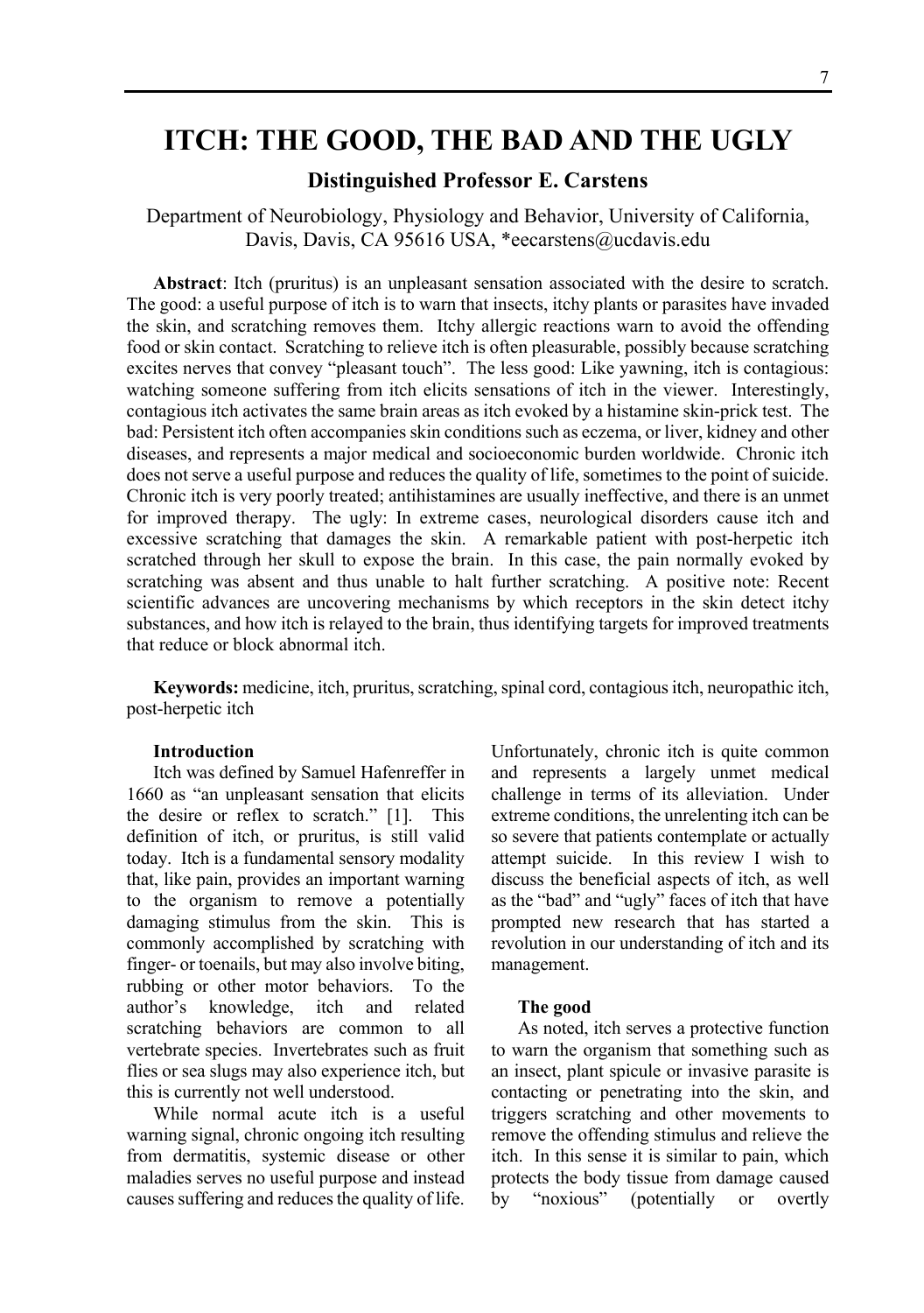damaging) stimuli, usually by withdrawal of the stimulated limb but also by avoidance, escape or other self-protective reactions. Because of the protective nature of itch and pain, they presumably evolved early on due to the survival benefit they conferred. Thus, they are phylogenetically "older" systems. Indeed, itch and pain are detected and conveyed largely by unmyelinated nerve fibers that still play a major role even in highly evolved vertebrates.

Another good aspect of itch is that, because of the medical and socioeconomic costs associated with chronic forms of itch (see below), considerable efforts have been made recently to better understand the biology of itch. This is good because a variety of factors and mechanisms have been identified that provide targets for therapeutic treatment of itch.

An overview of the itch pathway is shown in Fig. 1. Itch is triggered by an itchy stimulus, usually a chemical factor, that activates the peripheral endings of "pruriceptive" (itchsignaling) nerves in the skin. The most common itch mediator is histamine, which is contained within mast cells of the skin. When released, it causes itch, a swelling, and redness of the skin. In addition to histamine, there are many other non-histamine itch mediators, each acting at its own specific molecular receptor that is contained within nerve endings in the skin (upper right text in Fig. 1). These molecular itch receptors represent targets for development of drugs that can reduce itch at its source.



**Fig. 1.** Itch-signaling pathway (see text).

The itch mediators can be exogenous (from an external source), or may be released from immune cells or damaged skin cells. The itch mediators activate nerves that transmit electrical signals to the spinal cord, where the itch-signaling nerves (pruriceptors) make synapses with neurons. These neurons form a circuit within the spinal cord that utilizes a variety of neuropeptides, as well as the excitatory neurotransmitter glutamate. The spinal neuropeptides and transmitters represent another target to develop drugs that block spinal itch transmission to relieve chronic itch. The spinal itch circuit ultimately activates neurons that give rise to pathways that ascend from the spinal cord to the brain. As shown in Fig. 1 (left side), ascending itch pathways travel to the lateral parabrachial nucleus and thalamus, from which additional neural connections activate a variety of brain areas including the amygdala, insula, somatosensory (S1) cortex and anterior cingulate cortex (ACC), as discussed further below.

Scratching, which is often mildly painful, as well as other painful stimuli such as heat, are well known to inhibit itch. The basis for this lies in a spinal neural circuit comprised of itch-inhibitory interneurons. Painful stimuli activate "nociceptors" (pain-signaling nerves) which in turn activate the spinal inhibitory interneurons (magenta in Fig. 1) that can block the spinal itch signal. Neurophysiological studies have shown that scratching reduces the activity of spinal cord itch-signaling neurons [2]. Spinal inhibition of itch involves wellknown inhibitory neurotransmitters (GABA and glycine) as well as the neuropeptide dynorphin that acts at the *k*-subtype of opiate receptor. This neural circuit provides another target to inhibit itch by increasing spinal inhibition, using drugs such as nalfurafine, which increases inhibition of itch by acting at the *k* - opiate receptor.

Finally, itch can vary with mood, stress level, and other psychological and physical factors such as temperature. The variability of itch is due, in part, to the actions of neural pathways that descend from the brain to modulate spinal itch transmission (green in Fig. 1), presumably by interacting with itchinhibitory interneurons. This fascinating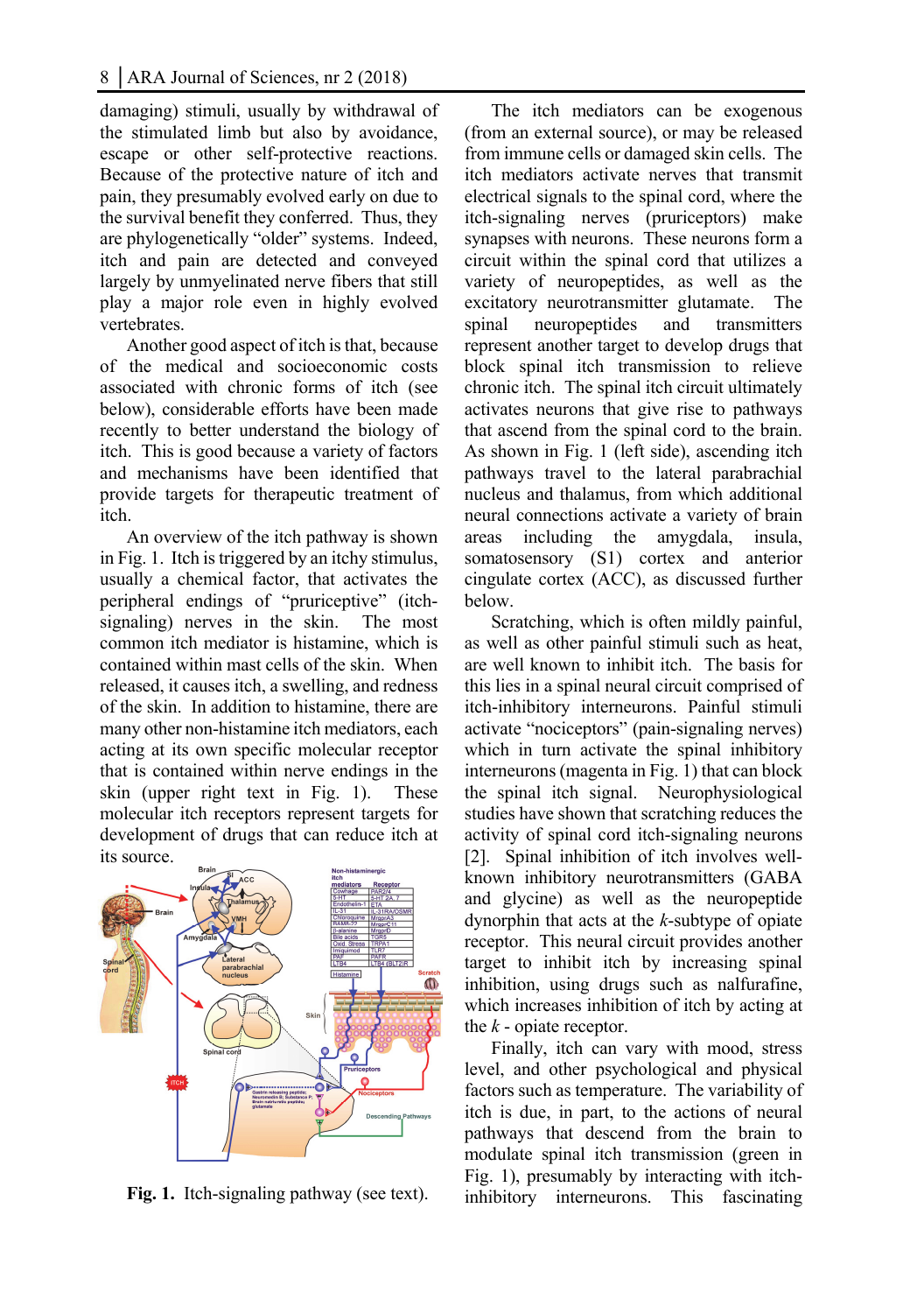aspect of itch is poorly understood, but may ultimately provide another useful target to develop anti-itch strategies.

#### **3. Also good**

Most people have experienced that scratching an itch is pleasurable, and subsequent relief of itch is rewarding. It is currently uncertain if the pleasurable effect of scratching an itch is due to the activation of Cfiber low-threshold nerves that are thought to convey a sensation of pleasurable touch [3]. In an interesting study using functional magnetic resonance imaging (FMRI), healthy subjects were subjected to three different conditions: itch alone (no scratching), itch plus scratching of the itchy skin area, or scratching alone (no itch) [4]. They rated pleasantness under each condition. Itch plus scratching was rated as significantly more pleasurable then itch-alone or scratch-alone conditions. Subjects' brains were imaged under each condition. By subtracting images under the scratch alone (not pleasurable) condition from the itch plus scratching (pleasurable) conditions, they identified areas of the brain that responded to the pleasurable aspect. These areas were in the midbrain ventral tegmental area as well as the striatum, regions associated with dopamine and reward. These findings suggest that scratching specifically directed at an itch is pleasurable, and the pleasure may be due to activation of dopaminergic brain reward pathways.

## **4. The not-so-good**

A fascinating aspect of itch is that it is socially contagious. Thus, viewing someone who is scratching or exhibiting other signs of itch can elicit sensations of itch, as well as the urge to scratch, in the observer. This is analogous to feeling the urge to yawn when observing someone else yawning. In an interesting study, healthy subjects observed videos of a person scratching or images of itchy skin rashes while undergoing FMRI of their brains. The subjects observing itch exhibited significant activation of brain areas that are also active during physical itch such as following a histamine skin prick. These brain areas include the insula, primary somatosensory cortex and premotor cortex [5].

Activation of the premotor cortex is of interest since this might reflect the urge to scratch. The important message is that when one observes someone else suffering from itch, this activates the observer's brain itch areas to result in itch. It has been suggested that this "empathetic" response might involve a class of brain neurons, called mirror neurons, that respond when someone observes or actually engages in a motor behavior (such as scratching) that they are watching someone else perform.

Contagious itch has also been observed in monkeys and mice [6,7]. Speculatively, this may be of general benefit to social animals by warning of a potentially communicable problem causing itch, such as lice.

### **5. The bad**

While acute itch provides a useful warning signal, prolonged chronic itch resulting from dermatitis or other disease serves no useful purpose and instead causes suffering and reduces the quality of life. More than 10 years ago, it was estimated that skin conditions associated with chronic itch affect upwards of 1/3 of Americans and incur socioeconomic costs of approximately \$100 Billion per year in the US [8]. The costs are undoubtedly higher today. For comparison, it was recently estimated that chronic pain affects 100 million American adults with costs of up to \$635 billion per year [9]. A recent German study reported a 22% lifetime prevalence of chronic itch, where chronic itch is defined as lasting > 6 months [10]. Adolescents suffering from chronic itch had a 21.1% incidence of suicidal ideation, comparable to that of patients suffering from chronic pain [11].

Itch is a dominant feature of a variety of skin conditions including atopic dermatitis (eczema), psoriasis, skin cancer, and burn injury. Moreover, itch is a very frequent symptom of systemic diseases including kidney failure and liver disease. Chronic itch also commonly accompanies a variety of additional pathological conditions such as HIV. Unfortunately, the itch associated with these conditions is poorly managed, and effective treatment of these patients represents an unmet need.

Another negative aspect of chronic itch is the vicious itch-scratch cycle. Thus, itch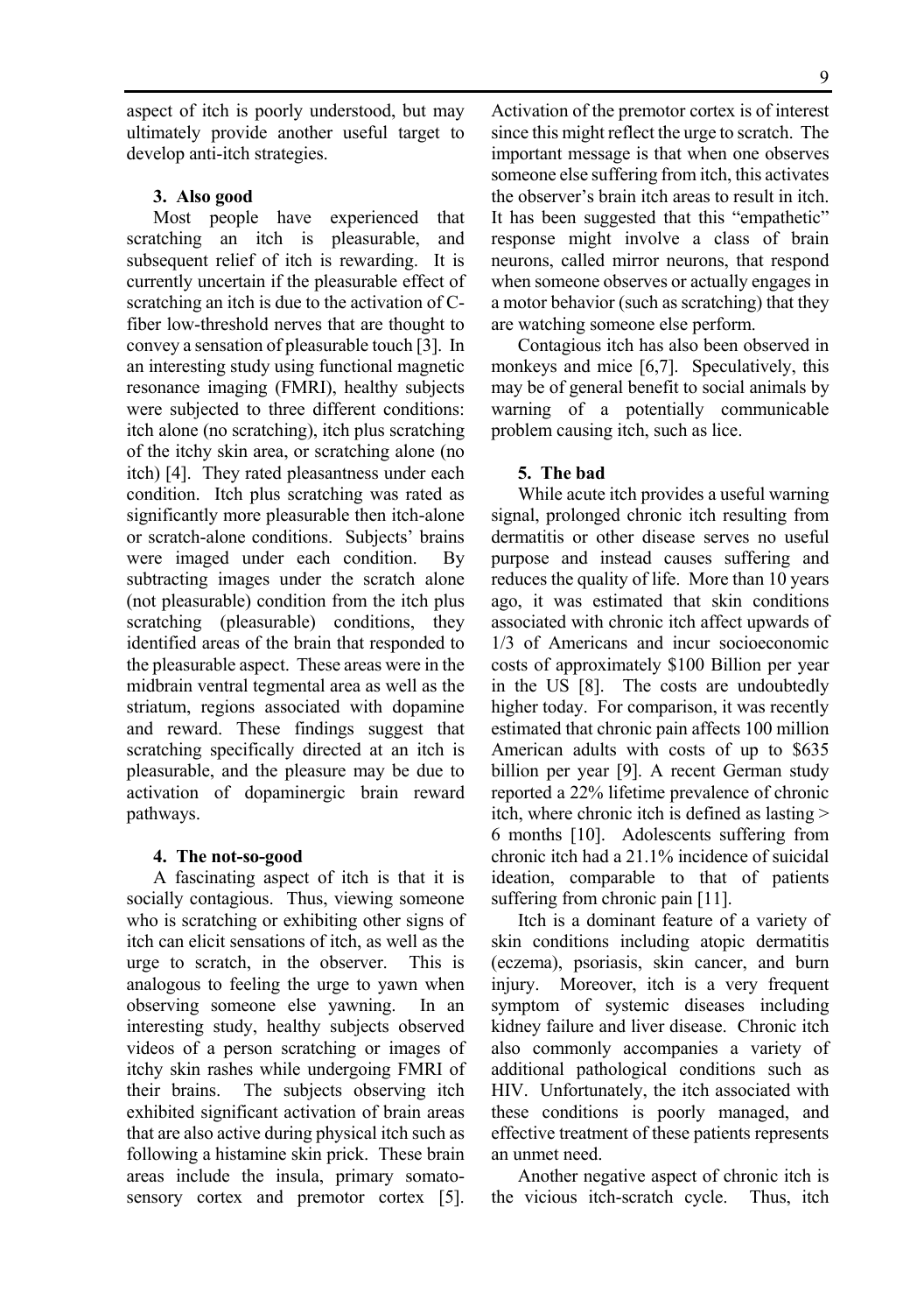elicits scratching behavior which can lead to skin damage. Damaged skin cells release a variety of inflammatory chemicals which serve to increase, or sensitize, itch. Stronger itch leads to greater scratching, more skin damage, and more itch sensitization, accelerating the vicious cycle.

Antihistamines are ineffective for most types of chronic itch, and there is otherwise a dearth of effective treatments. The silver lining of this dark cloud is that many novel drugs are in varying stages of development to treat chronic itch, so that we can hope for more effective approaches in the near future. Among the promising drugs to combat itch are Substance P antagonists,  $\mu$  - opioid antagonists and *k*-agonists, janus kinase (JAK) antagonists, biologics such as dupilumab, and even botulinum toxin. The rationale for the efficacy of many of these and other drugs in development comes from our recentlyimproved understanding of itch pathways and processing.

# **6. The ugly**

Severe chronic itch can occur following herpes infection or injury to peripheral nerves, the spinal cord or brain. Itch following injury to peripheral nerves or the central nervous system is called neuropathic itch.

It has been estimated that 30-65% of postherpetic patients, and 30% of patients with peripheral or central nervous system injury, suffer from mild-to-severe itch [12]. This type of itch is again poorly managed, and in some cases can lead to severe injury such as scratch lesions, skin infection etc. A particularly graphic case of neuropathic itch was reported by Oaklander [13]. A 39-year-old woman experienced postherpetic itch on her forehead with no concomitant pain. The itch was so severe that she actually scratched through the front of her skull to expose the brain. When tested, the patient exhibited a severe reduction in pain and touch in the affected area and a 95% loss of skin innervation. The reduction in pain appears to be a key factor. Normally, scratching activates mechano-sensitive nerve fibers, including those that transmit mechanical pain. The activation of painsignaling neurons excites spinal inhibitory interneurons that suppress itch (Fig. 2A). With a loss of pain-signaling nerves, the ongoing itch increased and elicited enhanced scratching which did not activate pain nerves, such that the inhibitory effect of pain on itch was lost (Fig. 2B). Thus, scratching did no relieve itch, and instead caused further skin damage due the absence of pain.



Fig. 2. A: normal condition. Itch elicits scratching that excites  $(+)$  pain-signaling neurons that inhibit (-) itch. B: in a neuropathic itch patient, pain nerves are lost. Itchevoked scratching does not cause pain, so itch is no longer inhibited. Itch and scratching thus increase, unabated by pain.

# **7. Ending on a good note**

It is largely the bad and ugly aspects of chronic itch that have raised awareness of the magnitude of this problem. This in turn has drawn attention to the biology of itch, a formerly neglected topic that has recently witnessed a revolution, with new research that has prompted major advances in our understanding of normal and pathophysiological mechanisms of itch. This emphasis on the problem of chronic itch provides hope for continued new discoveries that will lead to improved treatments for this all-to-frequently tormenting symptom.